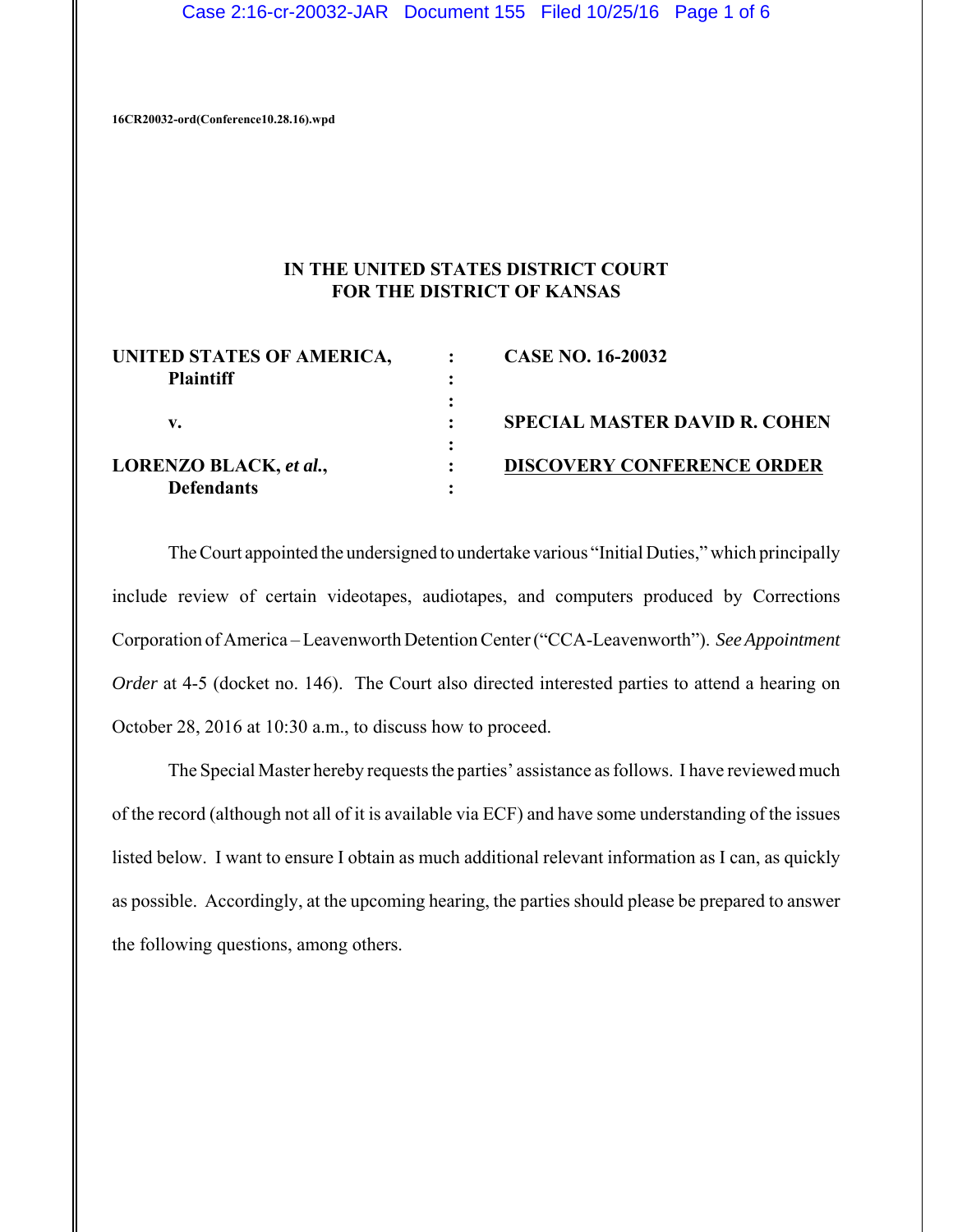### **Video Recordings**

- Explain the video-recording operation at CCA, including who operates it.
- Who downloaded / copied the video-recordings onto the six 3-terabyte Drives? Who later copied these drives (Secret Service?), using what tools? What was the chain of custody of the originals and copies? Who labeled them? Where are the "white" and "black" copies?
- Who created the "camera roster" showing which camera-recordings are on each Drive? How was this done (e.g., by actually viewing the videos, or based on prior knowledge of the video-recording system)?
- How do I obtain and use the video-viewer (DX8100?)? Who can "tutor" me on how this viewer works (perhaps informally, after the hearing)?
- Explain the extent to which there is meta-data included in the original video recordings, and the extent to which that meta-data remain in the recordings on the six Drives. Explain whether there is any internal index or folder structure or search function.
- What is CCA-Leavenworth's normal video-recording retention policy? Did actual retention change in connection with this case?
- How does the Offender Management System ("OMS") at CCA-Leavenworth work? Does it "marry" to the video records, so that it can be used as a cross-reference?
- Explain (and produce) CCA-Leavenworth's logs of visitors to the attorney-client meeting rooms. If redactions are necessary, please explain.
- Are there records of when/how/why CCA has produced video-recordings to the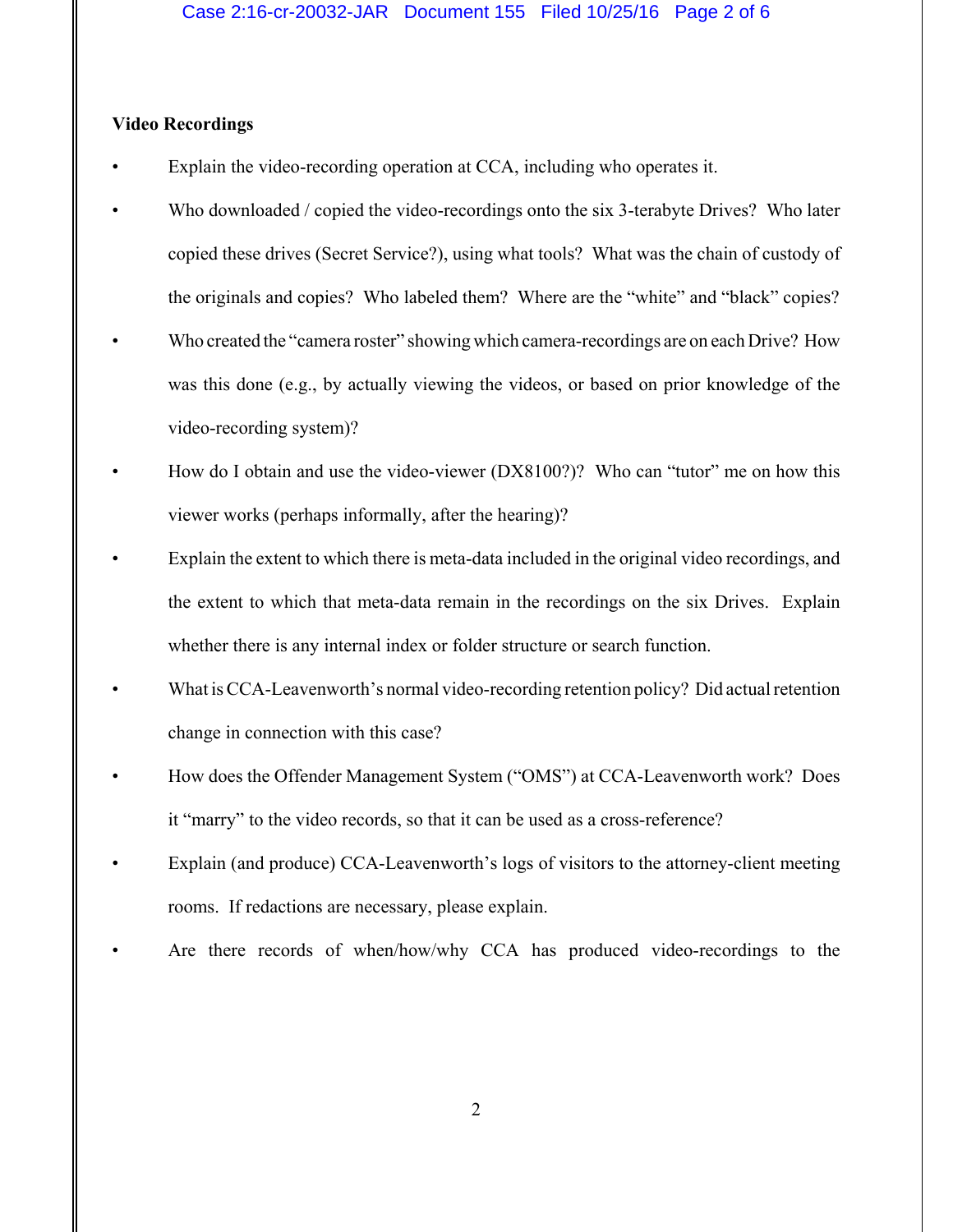government?<sup>1</sup> (This question is not limited in time, nor as to who might have those records).

#### **Audio Recordings**

- Explain the audio-recording operation at CCA, and inmate PIN numbers. Explain how the audio-recordings that were produced were gathered and copied and produced.
- What was the chain of custody of the originals and copies of audio-recordings?
- How do I review the audio-recordings? Is it possible (or, indeed, mandatory) to do this via the "cloud," as opposed to listening to files on hard-drives supplied by Securus? Who can "tutor" me on how this works (perhaps informally, after the hearing)?
- Explain the extent to which there is meta-data included in the original audio recordings, and the extent to which that meta-data remain in the copies of the recordings produced in this case. Explain whether there is any internal index or folder structure or search function.
- Explain how the audio-recording system was designed to and supposed to work regarding non-recording of telephone calls to and from attorneys. Provide a list of "blocked" numbers.
- What are CCA-Leavenworth's and Securus's normal audio-recording retention policies? Did actual retention change in connection with this case?
- Are there records of when/how/why Securus has produced audio-recordings to the government?<sup>2</sup> (This question is not limited in time, nor as to who might have those records).
- How was defense exhibit 449, which is a chart of data associated with the audio-recordings,

 $<sup>1</sup>$  If so, the Special Master directs these records be preserved, as well as the video-recordings</sup> that were produced.

 $2$  If so, the Special Master directs these records be preserved, as well as the audio-recordings that were produced.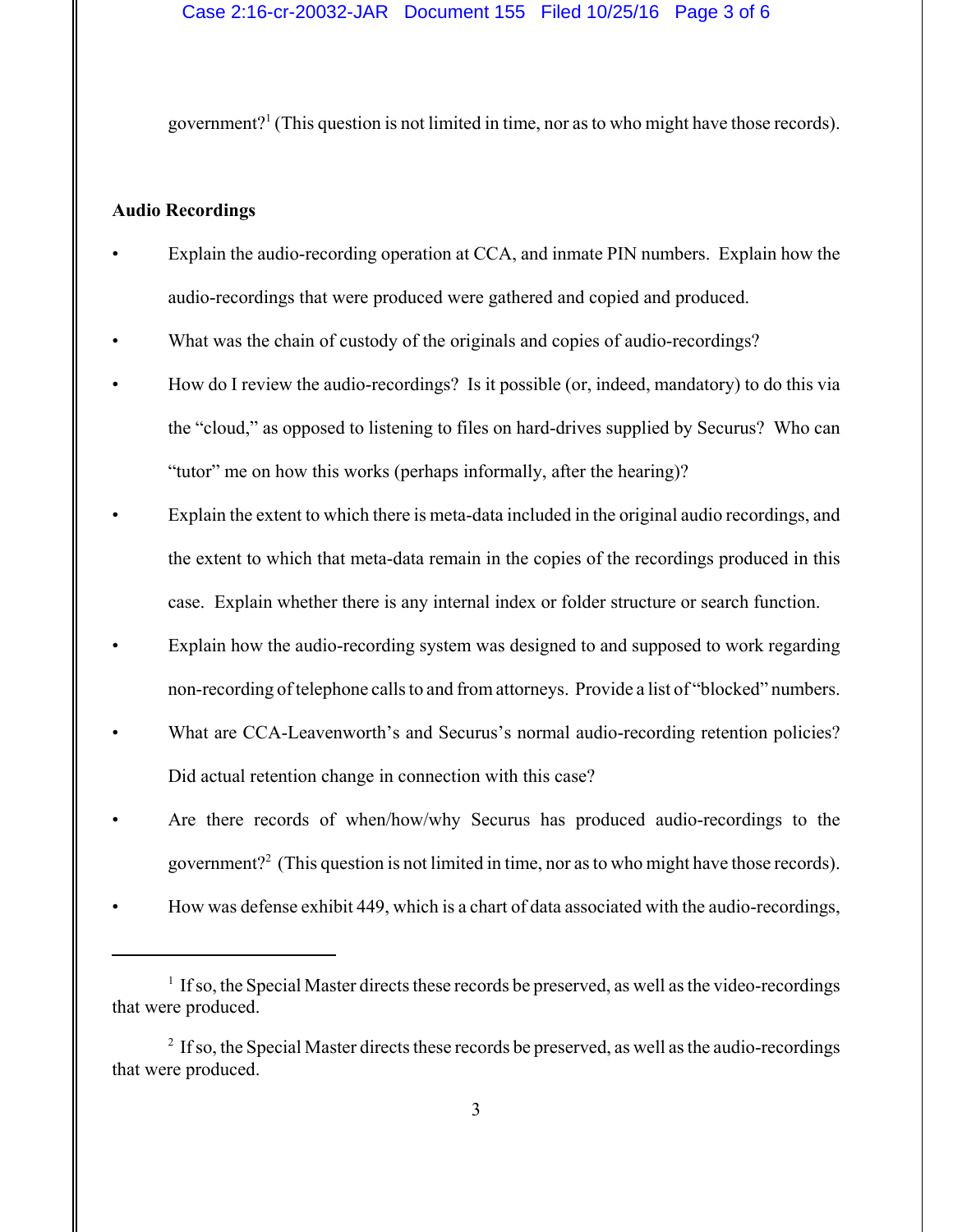created?

#### **Law Library Computers**

- Explain how the law library computers are used by inmates. What accessibility limits are placed upon the computers, what types of information can be saved and transmitted, and how are these things accomplished?
- How and where might attorney-client privileged information be present on these computers?
- Explain how the computer hard-drives were gathered and copied and produced. What procedure was used to image the hard-drives?
- What was the chain of custody of the originals and copies of the hard-drives?
- What software programs and operating systems were on the computers at the time they were imaged?
- How long were these computers in use? There was mention that the Law Library computers were upgraded or replaced, please explain.

#### **Persons with Relevant Information**

It appears the following persons, listed in no particular order, are a *few* of the individuals who may have information or knowledge relevant to the questions listed above (or who know others that do). I am not requiring these particular individuals to appear at the hearing, but I do ask that knowledgeable individuals connected with CCA, CCA-Leavenworth, the United States Marshals Service ("USMS"), the United States Secret Service ("USSS"), and the U.S. Attorney's Office ("OUSA"), appear at the hearing.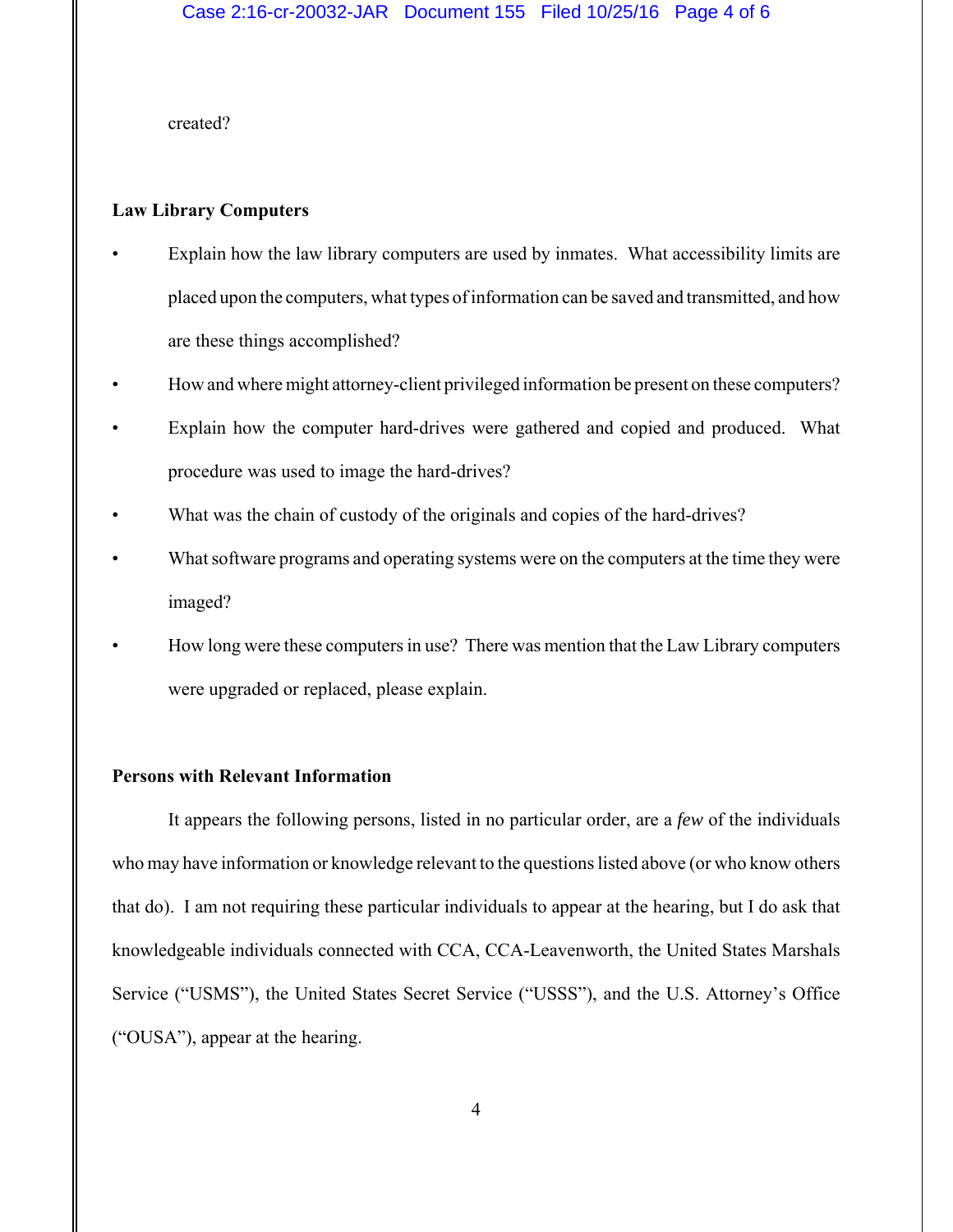- USSS Agents Andrew Matushek and Paul York
- CCA-Leavenworth Chief of Security Roger Moore
- CCA-Leavenworth Sergeant Wayne Bigelow
- CCA local counsel Alyssa Brockert
- USMS Marshals Craig Beam and Michael Thibault
- Securus counsel Joshua Martin
- OUSA litigation support specialist Pauletta Boyd
- Attorney Michael Jackson (author of exhibit 449)

To the extent some of the individuals named above might not receive this Order via ECF, I ask the OUSA to please forward a copy to them.

## **Other Information**

I ask the parties to please confer and provide me with: (1) copies of all of the exhibits introduced at the Court's hearings from August 9, 2016 onward (a partial list is at docket no. 130-1); and (2) transcripts from all of these hearings. I prefer documents on a thumb-drive, but will take hard copies.

### **Status Quo**

The Court has contemplated the possibility of later directing me to pursue "additional investigative duties." *Appointment Order* at 7. Solely for the purpose of maintaining the status quo, the Special Master **ORDERS** that (1) the OUSA, and (2) CCA-Leavenworth, and (3) CCA, and (4) the USMS, shall *identify and preserve* all information and sources of information relevant to the